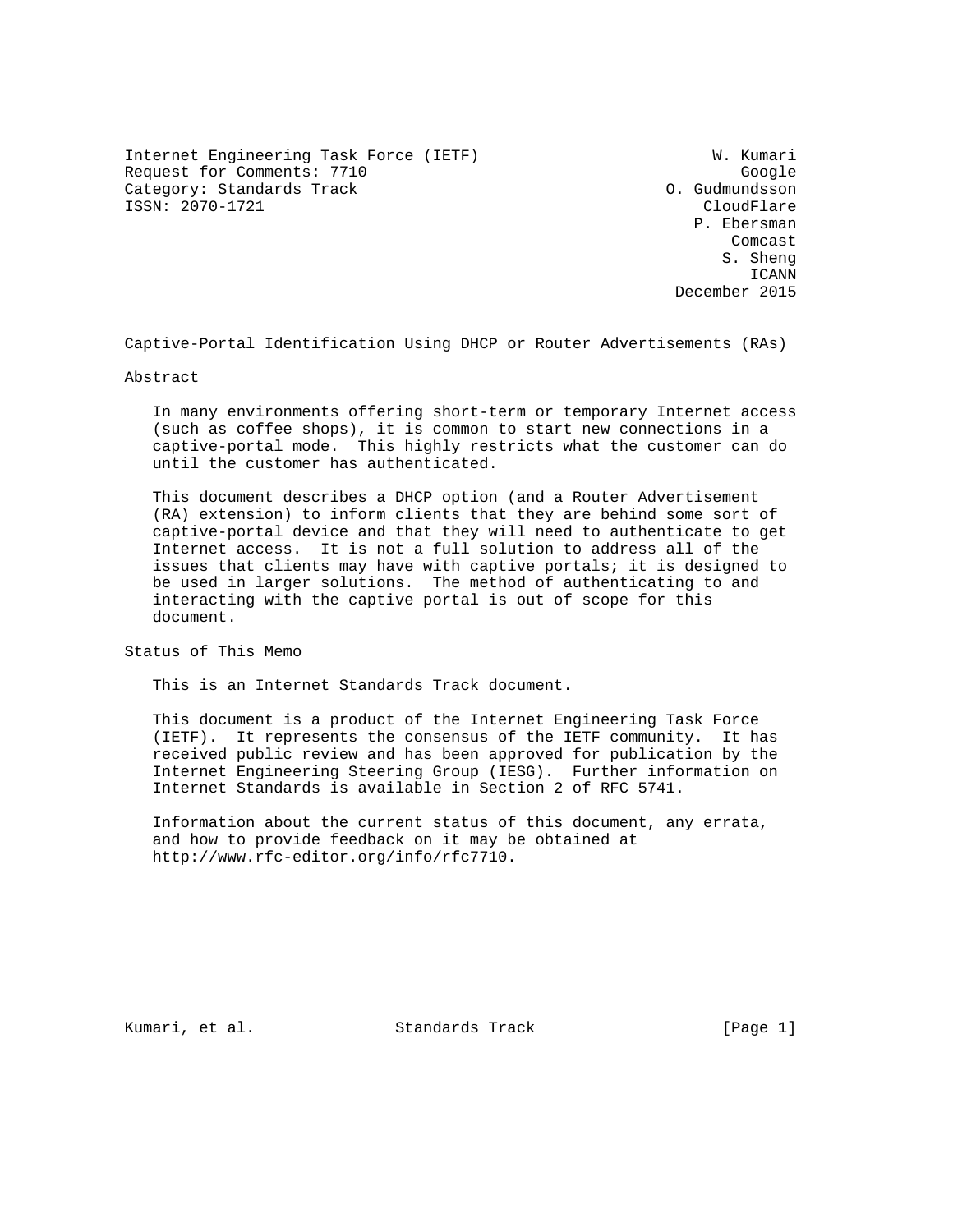## Copyright Notice

 Copyright (c) 2015 IETF Trust and the persons identified as the document authors. All rights reserved.

 This document is subject to BCP 78 and the IETF Trust's Legal Provisions Relating to IETF Documents (http://trustee.ietf.org/license-info) in effect on the date of publication of this document. Please review these documents carefully, as they describe your rights and restrictions with respect to this document. Code Components extracted from this document must include Simplified BSD License text as described in Section 4.e of the Trust Legal Provisions and are provided without warranty as described in the Simplified BSD License.

Table of Contents

| 1.1. Requirements notation 3             |                           |
|------------------------------------------|---------------------------|
|                                          | $\overline{\phantom{a}3}$ |
|                                          | $\overline{\mathbf{3}}$   |
|                                          | $\overline{4}$            |
| 2.3. The Captive-Portal IPv6 RA Option 4 |                           |
|                                          |                           |
|                                          |                           |
| 5.                                       | - 6                       |
|                                          | 7                         |
|                                          | 7                         |
|                                          | - 8                       |
|                                          |                           |

### 1. Introduction

 In many environments, users need to connect to a captive-portal device and agree to an Acceptable Use Policy (AUP) and/or provide billing information before they can access the Internet. It is anticipated that the IETF will work on a more fully featured protocol at some point, to ease interaction with captive portals. Regardless of how that protocol operates, it is expected that this document will provide needed functionality because the client will need to know when it is behind a captive portal and how to contact it.

 In order to present users with the payment or AUP pages, the captive portal device has to intercept the user's connections and redirect the user to the captive portal, using methods that are very similar to man-in-the-middle (MITM) attacks. As increasing focus is placed on security, and end nodes adopt a more secure stance, these interception techniques will become less effective and/or more intrusive.

Kumari, et al. Standards Track [Page 2]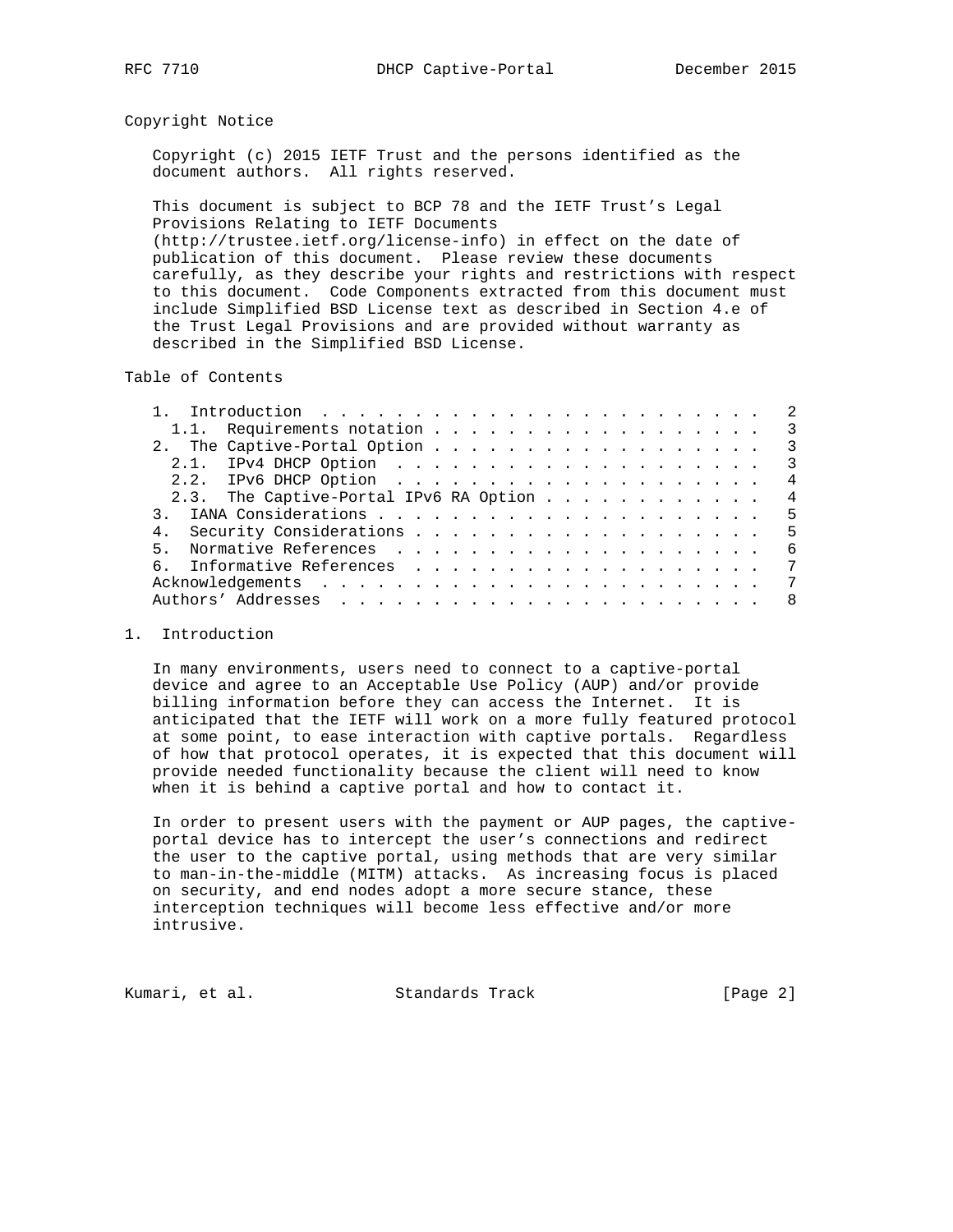This document describes a DHCP ([RFC2131]) option (Captive-Portal) and an IPv6 Router Advertisement (RA) ([RFC4861]) extension that inform clients that they are behind a captive-portal device and how to contact it.

### 1.1. Requirements Notation

 The key words "MUST", "MUST NOT", "REQUIRED", "SHALL", "SHALL NOT", "SHOULD", "SHOULD NOT", "RECOMMENDED", "MAY", and "OPTIONAL" in this document are to be interpreted as described in [RFC2119].

#### 2. The Captive-Portal Option

 The Captive-Portal DHCP/RA option informs the client that it is behind a captive portal and provides the URI to access an authentication page. This is primarily intended to improve the user experience by getting them to the captive portal faster; for the foreseeable future, captive portals will still need to implement the interception techniques to serve legacy clients, and clients will need to perform probing to detect captive portals.

 In order to support multiple "classes" of clients (e.g., IPv4 only, IPv6 only with DHCPv6 ([RFC3315]), IPv6 only with RA), the captive portal can provide the URI via multiple methods (IPv4 DHCP, IPv6 DHCP, IPv6 RA). The captive-portal operator should ensure that the URIs handed out are equivalent to reduce the chance of operational problems. The maximum length of the URI that can be carried in IPv4 DHCP is 255 bytes, so URIs longer than 255 bytes should not be used in IPv6 DHCP or IPv6 RA.

 In order to avoid having to perform DNS interception, the URI SHOULD contain an address literal. If the captive portal allows the client to perform DNS requests to resolve the name, it is then acceptable for the URI to contain a DNS name. The URI parameter is not null terminated.

# 2.1. IPv4 DHCP Option

The format of the IPv4 Captive-Portal DHCP option is shown below.

 Code Len Data +------+------+------+------+------+-- --+-----+ | Code | Len | URI ... | +------+------+------+------+------+-- --+-----+

o Code: The Captive-Portal DHCPv4 option (160) (one octet).

o Len: The length, in octets of the URI.

Kumari, et al. Standards Track [Page 3]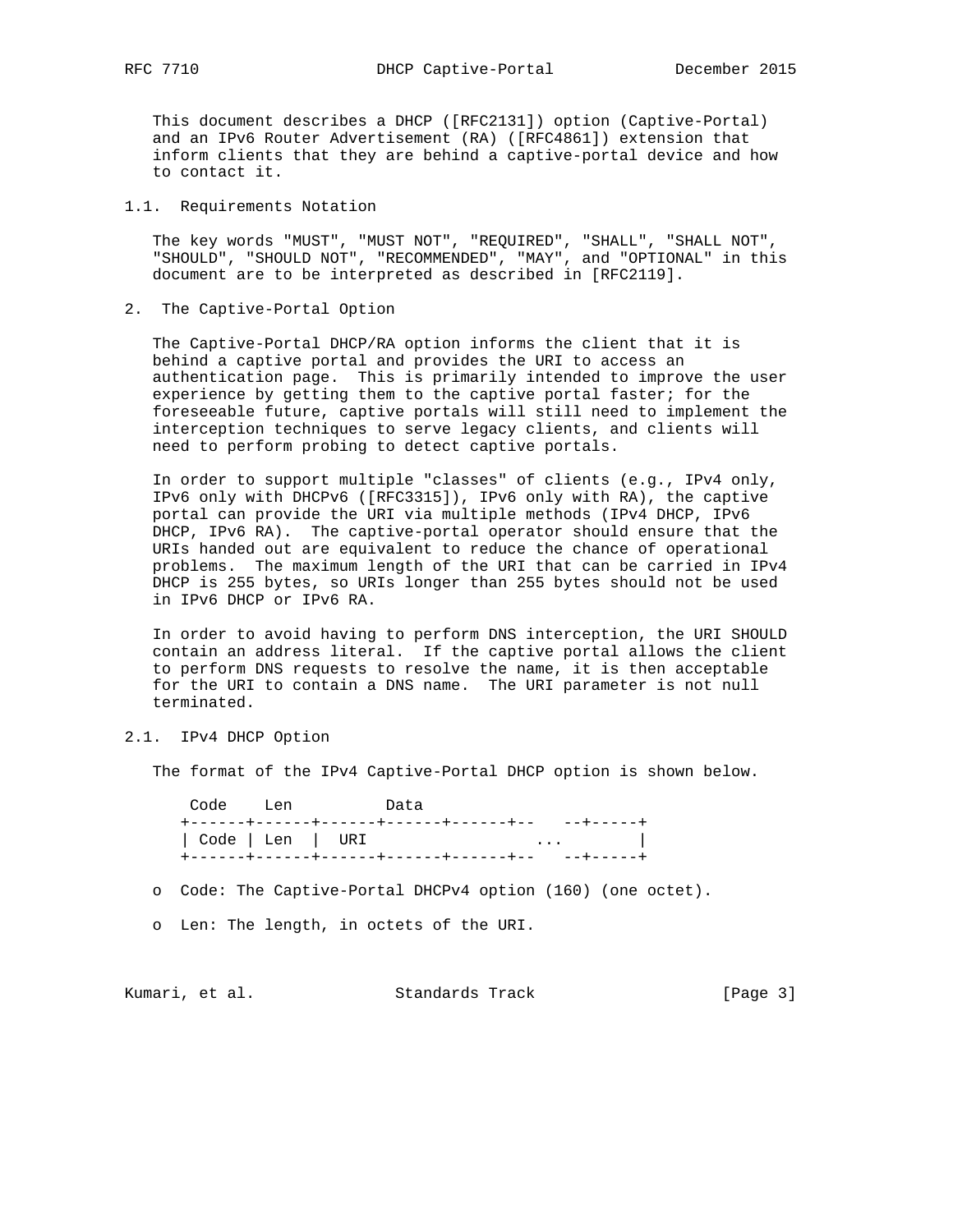o URI: The contact URI for the captive portal that the user should connect to (encoded following the rules in [RFC3986]).

2.2. IPv6 DHCP Option

The format of the IPv6 Captive-Portal DHCP option is shown below.

0  $1$  2 3 0 1 2 3 4 5 6 7 8 9 0 1 2 3 4 5 6 7 8 9 0 1 2 3 4 5 6 7 8 9 0 1 +-+-+-+-+-+-+-+-+-+-+-+-+-+-+-+-+-+-+-+-+-+-+-+-+-+-+-+-+-+-+-+-+ option-code  $|$  option-len +-+-+-+-+-+-+-+-+-+-+-+-+-+-+-+-+-+-+-+-+-+-+-+-+-+-+-+-+-+-+-+-+ URI (variable length) | ... | ... | ... | ... | ... | ... | ... | ... | ... | ... | ... | ... | ... | ... | ... | ... | ... | ... | . +-+-+-+-+-+-+-+-+-+-+-+-+-+-+-+-+-+-+-+-+-+-+-+-+-+-+-+-+-+-+-+-+

- o option-code: The Captive-Portal DHCPv6 option (103) (two octets).
- o option-len: The length, in octets of the URI.
- o URI: The contact URI for the captive portal that the user should connect to (encoded following the rules in [RFC3986]).

 See Section 5.7 of [RFC7227] for more examples of DHCP options with URIs.

2.3. The Captive-Portal IPv6 RA Option

 The format of the Captive-Portal Router Advertisement option is shown below.

0  $1$  2 3 0 1 2 3 4 5 6 7 8 9 0 1 2 3 4 5 6 7 8 9 0 1 2 3 4 5 6 7 8 9 0 1 +-+-+-+-+-+-+-+-+-+-+-+-+-+-+-+-+-+-+-+-+-+-+-+-+-+-+-+-+-+-+-+-+ | Type | Length | URI +-+-+-+-+-+-+-+-+-+-+-+-+-+-+-+-+ . . . . . . . +-+-+-+-+-+-+-+-+-+-+-+-+-+-+-+-+-+-+-+-+-+-+-+-+-+-+-+-+-+-+-+-+ o Type: 37

 o Length: 8-bit unsigned integer. The length of the option (including the Type and Length fields) in units of 8 bytes.

Kumari, et al. Standards Track [Page 4]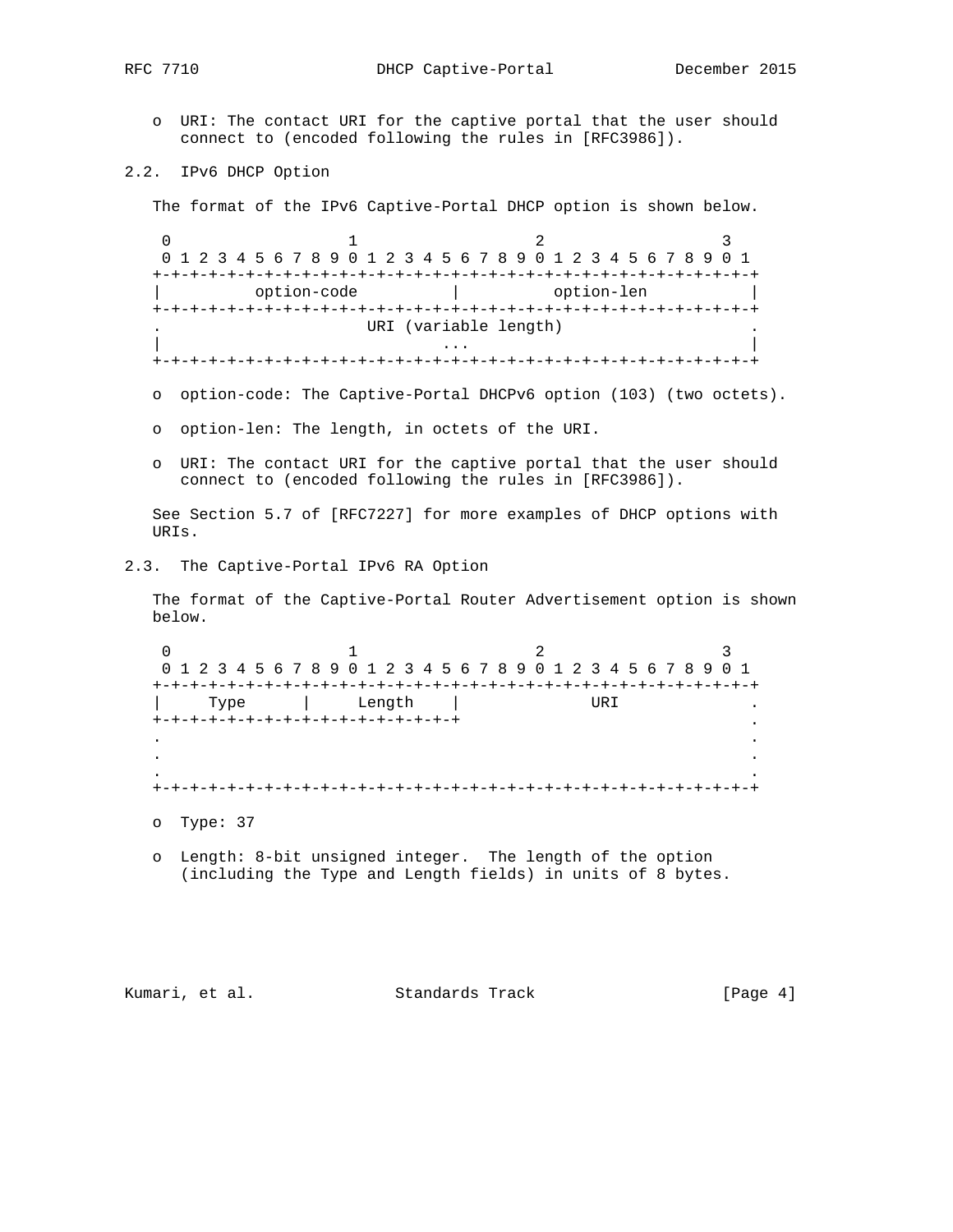o URI: The contact URI for the captive portal that the user should connect to. For the reasons described above, the implementer might want to use an IP address literal instead of a DNS name. This should be padded with NULL  $(0x0)$  to make the total option length (including the Type and Length fields) a multiple of 8 bytes.

#### 3. IANA Considerations

 This document defines two DHCP Captive-Portal options, one for IPv4 and one for IPv6. An option code (160) has been assigned from the "BOOTP Vendor Extensions and DHCP Options" registry (http://www.iana.org/assignments/bootp-dhcp-parameters), as specified in [RFC2939]. Also, an option code (103) has been assigned from the "Option Codes" registry under DHCPv6 parameters (http://www.iana.org/assignments/dhcpv6-parameters).

 IANA also has assigned an IPv6 RA Option Type code (37) from the "IPv6 Neighbor Discovery Option Formats" registry under ICMPv6 parameters (http://www.iana.org/assignments/icmpv6-parameters). Thanks, IANA!

4. Security Considerations

 An attacker with the ability to inject DHCP messages could include this option and so force users to contact an address of his choosing. As an attacker with this capability could simply list himself as the default gateway (and so intercept all the victim's traffic), this does not provide the attacker with significantly more capabilities, but because this document removes the need for interception, the attacker may have an easier time performing the attack. As the operating systems and application that make use of this information know that they are connecting to a captive-portal device (as opposed to intercepted connections), they can render the page in a sandboxed environment and take other precautions, such as clearly labeling the page as untrusted. The means of sandboxing and how the user interface presents this information are not covered in this document -- by their nature, those are implementation specific and best left to the application and user-interface designers.

 Devices and systems that automatically connect to an open network could potentially be tracked using the techniques described in this document (forcing the user to continually authenticate, or exposing their browser fingerprint). However, similar tracking can already be performed with the standard captive-portal mechanisms, so this technique does not give the attackers more capabilities.

Kumari, et al. Standards Track [Page 5]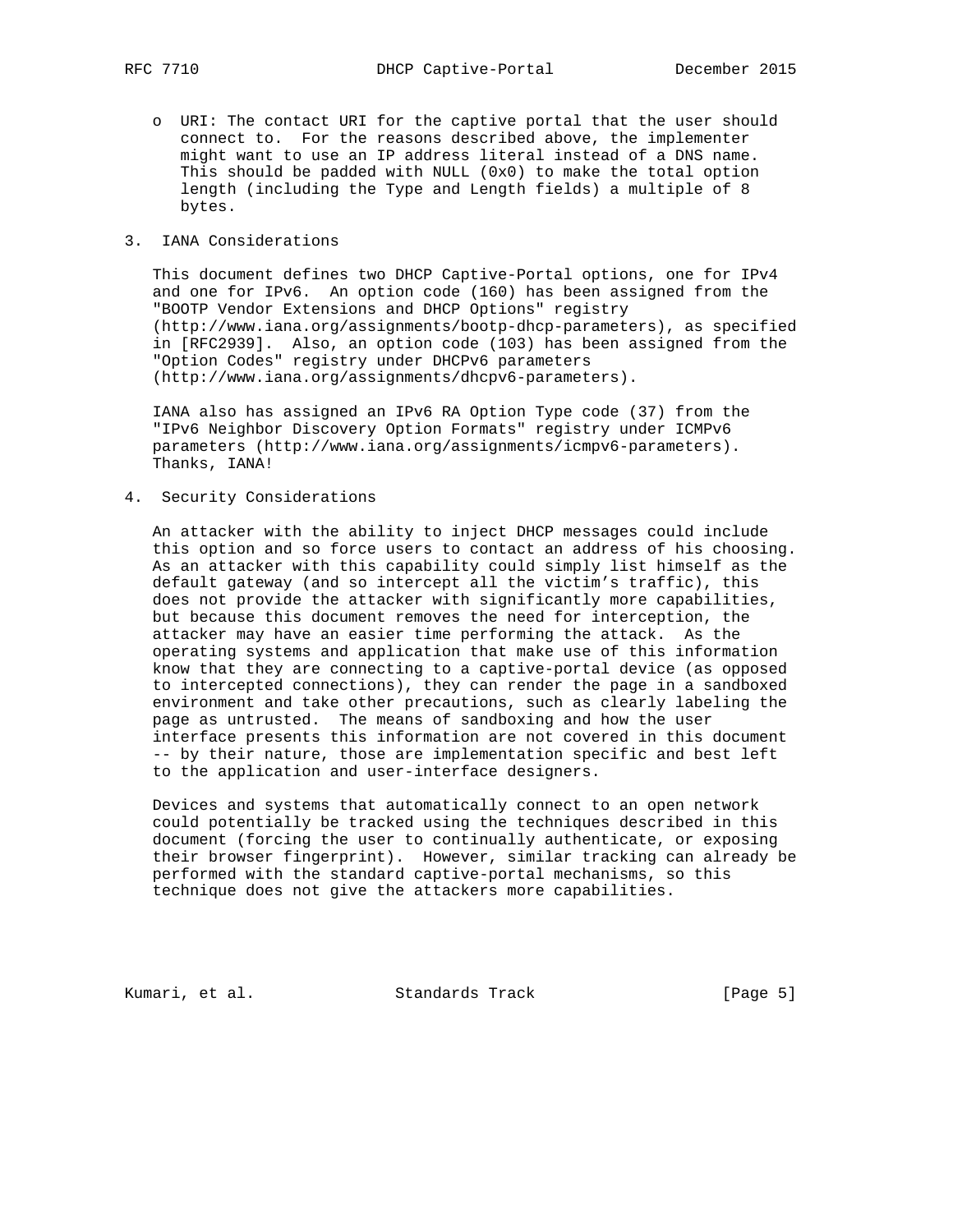Captive portals are increasingly hijacking TLS connections to force browsers to talk to the portal. Providing the portal's URI via a DHCP or RA option is a cleaner technique and reduces user expectations of being hijacked; this may improve security by making users more reluctant to accept TLS hijacking, which can be performed from beyond the network associated with the captive portal.

 By simplifying the interaction with the captive-portal systems and doing away with the need for interception, we think that users will be less likely to disable useful security safeguards like DNSSEC validation, VPNs, etc. In addition, because the system knows that it is behind a captive portal, it can know not to send cookies, credentials, etc. By handing out a URI that is protected with TLS, the captive-portal operator can attempt to reassure the user that the captive portal is not malicious.

- 5. Normative References
	- [RFC2119] Bradner, S., "Key words for use in RFCs to Indicate Requirement Levels", BCP 14, RFC 2119, DOI 10.17487/RFC2119, March 1997, <http://www.rfc-editor.org/info/rfc2119>.
	- [RFC2131] Droms, R., "Dynamic Host Configuration Protocol", RFC 2131, DOI 10.17487/RFC2131, March 1997, <http://www.rfc-editor.org/info/rfc2131>.
	- [RFC3315] Droms, R., Ed., Bound, J., Volz, B., Lemon, T., Perkins, C., and M. Carney, "Dynamic Host Configuration Protocol for IPv6 (DHCPv6)", RFC 3315, DOI 10.17487/RFC3315, July 2003, <http://www.rfc-editor.org/info/rfc3315>.
	- [RFC3986] Berners-Lee, T., Fielding, R., and L. Masinter, "Uniform Resource Identifier (URI): Generic Syntax", STD 66, RFC 3986, DOI 10.17487/RFC3986, January 2005, <http://www.rfc-editor.org/info/rfc3986>.
	- [RFC4861] Narten, T., Nordmark, E., Simpson, W., and H. Soliman, "Neighbor Discovery for IP version 6 (IPv6)", RFC 4861, DOI 10.17487/RFC4861, September 2007, <http://www.rfc-editor.org/info/rfc4861>.
	- [RFC7227] Hankins, D., Mrugalski, T., Siodelski, M., Jiang, S., and S. Krishnan, "Guidelines for Creating New DHCPv6 Options", BCP 187, RFC 7227, DOI 10.17487/RFC7227, May 2014, <http://www.rfc-editor.org/info/rfc7227>.

Kumari, et al. Standards Track [Page 6]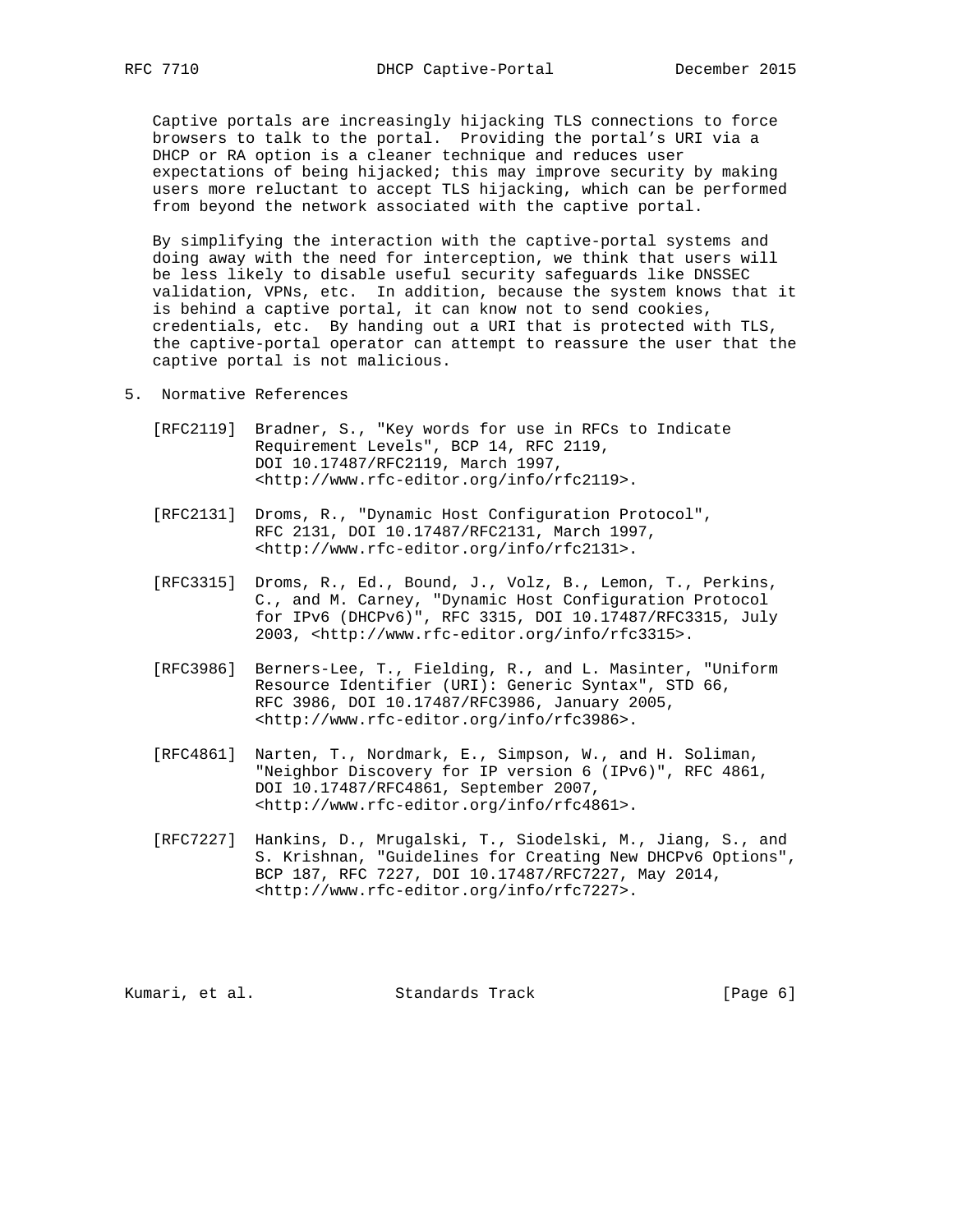# 6. Informative References

 [RFC2939] Droms, R., "Procedures and IANA Guidelines for Definition of New DHCP Options and Message Types", BCP 43, RFC 2939, DOI 10.17487/RFC2939, September 2000, <http://www.rfc-editor.org/info/rfc2939>.

Acknowledgements

 Thanks to Vint Cerf for asking for this document to be written. Thanks to Wes George for supplying the IPv6 text. Thanks to Lorenzo and Erik for the V6 RA kick in the pants.

 Thanks to Fred Baker, Paul Hoffman, Barry Leiba, Ted Lemon, Martin Nilsson, Ole Troan, and Asbjorn Tonnesen for detailed reviews and comments. Thanks for David Black for review and providing text for the security considerations. Also, great thanks to Joel Jaeggli for providing feedback and text.

Kumari, et al. Standards Track [Page 7]